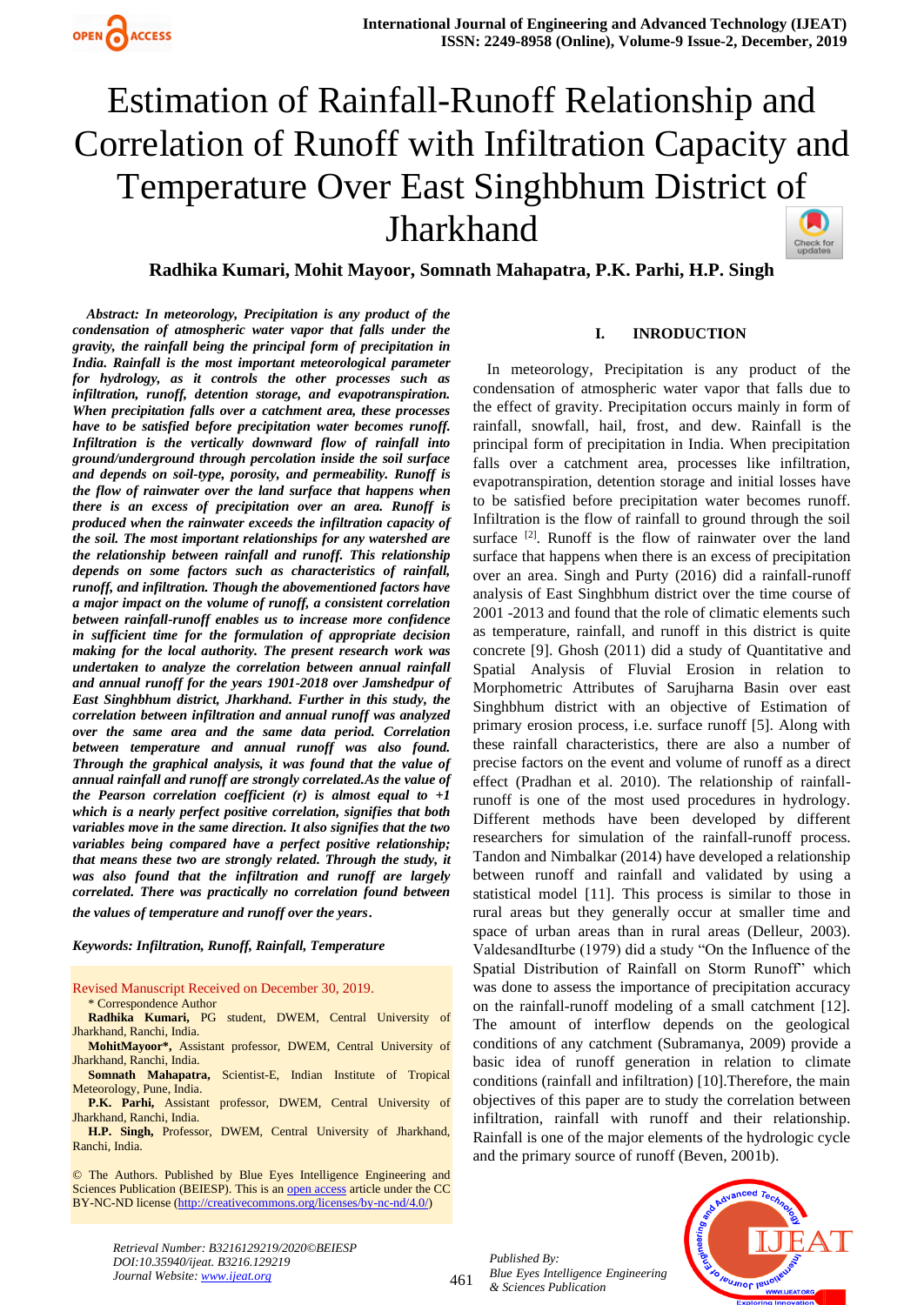## **Estimation of Rainfall-Runoff Relationship and Correlation of Runoff with Infiltration Capacity and Temperature Over East Singhbhum District of Jharkhand**

In this fast-growing world rapid increase in cutting down trees and setting up of the industries has attracted urbanization. Singhbhum derives its name from "the land of lions". Indigenous habitat is debasing because of the undesirable impact of urbanization and population. The result can be seen in the form of increasing temperature. Due to a rise in temperature, there is variability in rainfall. There is an overdependence on paddy even on unsuitable land where soil fertility status is not so bad but water retention capacity is quite poor. Results can also be seen in the form of dying of theSubarnarekha River which serves as the main source of the river system. The present study aims to estimate the rainfall-runoff relationship in east Singhbhum district, Jharkhand, India. Under this study, the relationship between climatic parameters of the East Singhbhum district was analyzed by compiling the rainfall data from 1901 to 2018 annually to extract the runoff data. Some of the statistical analysis methods to study therelationship between climatic elements (rainfall, temperature, and infiltration) with runoff have been used.

## **II. MATERIALS AND METHODS**

### **A. Description of the study area**

East Singhbhum district is situated at the extreme corner of the southwest of Jharkhand having Longitudinal Extent of 86 ° 04' – 86 °54 ' E and Latitudinal Extent of 22 ° 12 -23 ° 01'N. It falls under the survey of India topo sheet No. 73 J/01-03, J/05-12; J/14-16 .



It has a total geographical area of 3533 Sq.Km which forms about 2.03 % of the whole state. The district headquarter is at Jamshedpur. The Climate of the district is humid to sub-humid tropical having an average rainfall of 1200 to 1400 mm. The area of East Singhbhum district comes under the path of southwest monsoon as a result of this it sometimes receives heavy rainfall from July to September. Deciduous type of forests is found in which Sal, Gamhar, Mahua, Palash, Bamboo, Shrubs and grass are the main vegetation. The district present covers 33 % of its total

area as a forest area. East Singhbhum district is mainly rocky. Soil texture varies from zone to zone. The nature of the soil is acidic lateritic and red soil (morum). Soil fertility position isn't so poor quality however water retention ability of soil is poor. Major rivers found in the district are Subarnarekha and Kharkai. Varied landforms like high hill ranges, eroded valleys, and undulating land are found in this district. East Singhbhum has a leading position in Jharkhand from the industrial growth and mining quarrying point of view.

## **B. Data used**

To establish a correlation between Runoff and Infiltration with Rainfall and Runoff with temperature, monthly rainfall data of East Singhbhum from 1901-2018 and monthly mean temperature from 1901-2009 was used and it was downloaded from the state of  $\sim$ [https://www.indiawaterportal.org/met\\_data/](https://www.indiawaterportal.org/met_data/) for the years 1901 -2002 and from 2003-2018 for Rainfall and 2003-2009 from [http://dsp.imdpune.gov.in/.](http://dsp.imdpune.gov.in/)The data used was taken from two IMD stations of East Singhbhum which are 42798 (JAMSHEDPUR) and 42799 (JAMSHEDPUR A).

## **C. Methodology**

Method for Runoff- Infiltration Relationship:

The infiltration rate is the average rainfall above which the rainfall volume is equal to the runoff volume. The  $\frac{1}{2}$ -index is a derivative of rainfall hyetograph with the resulting runoff volume. The initial loss is also considered as infiltration. The  $\phi$  value can be found by treating it as a constant infiltration capacity. If the rainfall intensity is less than  $\phi$ , then the infiltration rate is equal to the rainfall intensity, and if the rainfall intensity is larger than  $\phi$  the difference between the rainfall and infiltration in an interval of time represents the runoff volume. Based on rainfall and runoff correlation, the following relationship has been given by the (CWC, 1973) for the estimation of  $\frac{1}{2}$ -Index

$$
R = \alpha \times I^{1.2}
$$
  
\n
$$
\Phi = \frac{I - R}{24}
$$
 (1)

<sup>24</sup><br>Where R = runoff in cm

 $I =$  rainfall intensity from 24-h (cm/h)

And  $\alpha$ = coefficient which depends upon the soil type as indicated in Table I.

| Table I: Variation of coefficient $\alpha$ according to CWC |  |
|-------------------------------------------------------------|--|
|-------------------------------------------------------------|--|

| (1973)       |                                                    |                         |
|--------------|----------------------------------------------------|-------------------------|
| SI.<br>No.   | <b>Type Of Soil</b>                                | a-coefficient           |
|              | Sandy soil and loam                                | $0.17$ to $0.25$        |
| $\mathbf{2}$ | Coastal alluvium and silty<br>loam                 | $0.25$ to $0.34$        |
| 3            | Red soils, clayey loam, grey<br>and brown alluvium | 0.42                    |
|              | Black-cotton and clayey soils                      | 0.42 to 0.46            |
|              | Hilly soils                                        | $0.46 \text{ to } 0.50$ |

East Singhbhum comes under the first category, i.e., the soil type of East Singhbhum is Sandy soil and loam. Hence, for further studies, we will α-coefficient value between 0.17 and 0.25.

*Published By: Blue Eyes Intelligence Engineering & Sciences Publication* 



*Retrieval Number: B3216129219/2020©BEIESP DOI:10.35940/ijeat. B3216.129219 Journal Website[: www.ijeat.org](http://www.ijeat.org/)*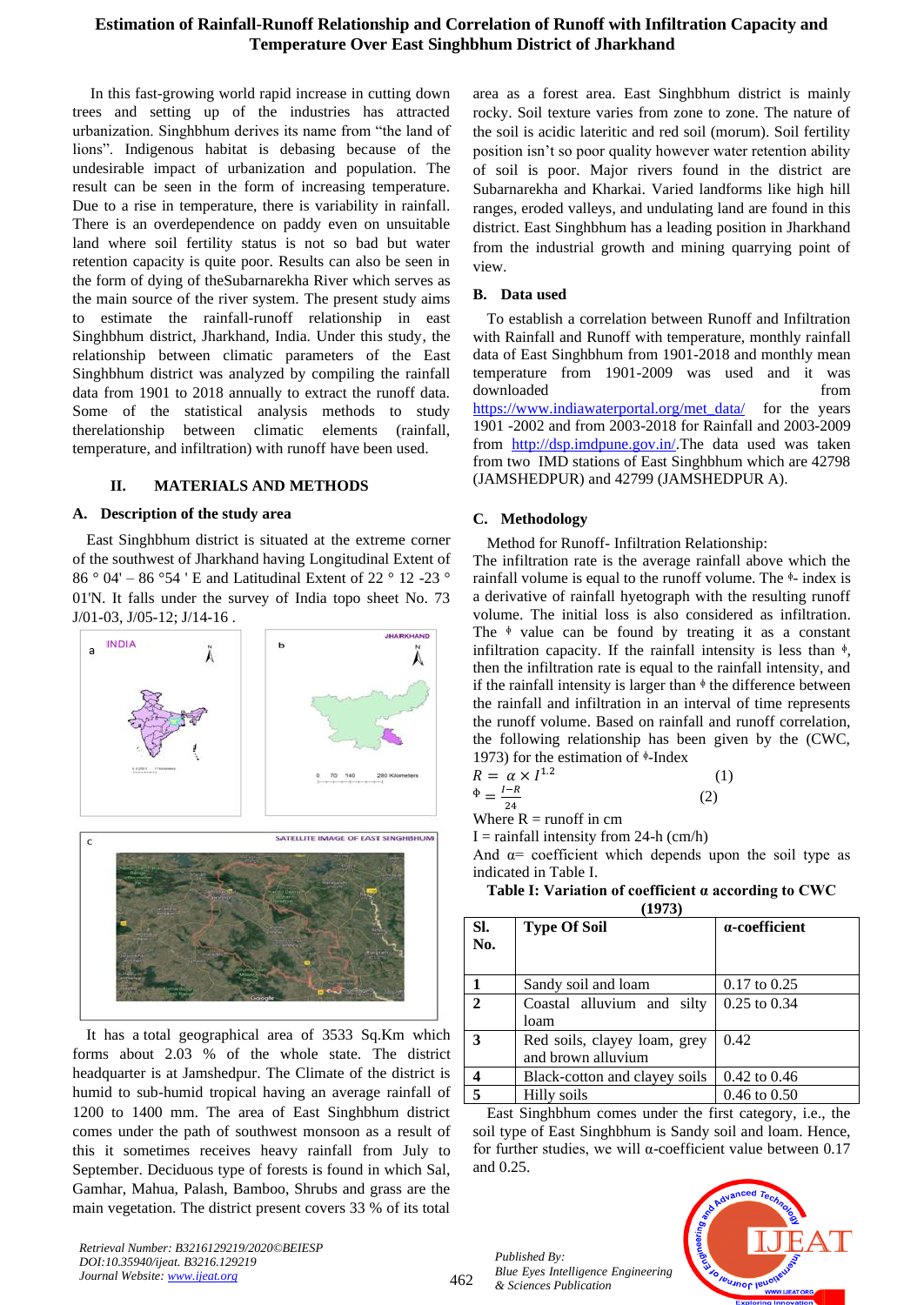

Method for annual rainfall–runoff relationship:

This method (or formula) is adopted by Subramanya (2008) for the formulation of the linear regression line, it is a line adopted between R and P to show the result of correlation coefficient whose result is considered as nearer to unity which is known to be the good result [10].

The equations for the straight-line regression between runoff R and rainfall P is given as follows:

$$
R = aP + b \tag{3}
$$

$$
a = \frac{N(\sum PR) - (\sum P) \times (\sum R)}{N(\sum P^2) - ((\sum R)^2)}
$$
(4)

$$
b = \frac{(\sum R) - a(\sum P)}{N} \tag{5}
$$

$$
r = \frac{N(\sum PR) - (\sum P) \times (\sum R)}{\sqrt{((N(\sum P^2) - (\sum P)^2) \times (N(\sum R^2) - (\sum R)^2))}}
$$
(6)

Here,

R=Runoff

P=Rainfall

N= number of observation of sets R and P

r= Co-efficient of correlation

The value of r lies between 0 and 1 as R can have only a positive correlation with P. The value of  $0.6 < r < 1$  indicates a good correlation.

It should be noted that the value of r>=0.

## **III. RESULTS AND DISCUSSIONS**

Estimation of runoff from rainfall intensity:

Values for a (co-efficient) were taken as 0.17 from 1901- 1914, 0.18 from 1915-1928, 0.19 from 1929-1943, 0.20 from 1944-1958, 0.21 from 1959-1973, 0.22 from 1974- 1988, 0.23 from 1989-2003, and 0.24 from 2004-2018. The maximum value for the annual rainfall was found to be 17.8892, whereas the minimum value was 5.1432. From this estimation, the maximum value for the annual runoff was found to be 7.643977, whereas the minimum value was found to be 1.70913.

## **A. To establish a correlation between annual infiltration and annual runoff of East Singhbhum district (1901-2018)**

The maximum value for annual rainfall was found to be 17.8892, whereas, the minimum value was 5.1432. The maximum value for annual runoff was 7.643977, whereas, the minimum value was found to be 5.1432. The maximum value found annual infiltration was found to be 0.441444, whereas, the minimum value was 0.14271.

From figure 4.1, it can be noted that the square of the correlation between the infiltration rate and runoff is 0.4792. Now,  $r^2=0.4792$ 

Therefore,  $r= 0.6922$ 

Calculation of annual rainfall-runoff (1901-2018):

From the data table, it was seen that:

 $\Sigma P = 1575.706$ ,

 $\sum R = 868.611$ 



**Fig. 4.1. Annual rainfall-runoff relationship of the study area (1901-2018)**



**Fig. 4.2. Correlation between runoff and infiltration rate (1901-2018)**

 $\Sigma P^2 = 21736.283$ ,  $\Sigma R^2 = 6884.055$ 

 $\sum PR = 12129.85$ , number of years from 1901-2018, n= 118

Thus, from equations  $(3)$ ,  $(4)$ ,  $(5)$  and  $(6)$ ,

 $A = 0.0346$ 

 $b= 68.99$ 

R=0.0346p+68.99

Hence, coefficient of correlation, r= 0.953.

**B. To establish a correlation between annual rainfall and annual runoff (1901 -2018)**

As the value of r is almost equal to  $+1$  which is a positive correlation, it signifies that both variables move in the same direction. It also signifies that these two variables have a perfect positive relationship; that means annual rainfall and annual runoff are strongly related.

The closer the value of r is to  $+1$ , the stronger the linear relationship. Positive values indicate a relationship between rainfall and runoff such that as the rainfall increases, runoff also increases. As the value of r is nearer to  $+1$  the correlation is saidto be good, figure. 3.2 represents the data points and the best fit straight line. Using the average annual rainfall along with the annual runoff scatter diagram is drawn. The rainfall-runoff relationship for East Singhbhum district indicates a good correlation between both properties with r=0.953. The linear regression is presented in figure of rainfall-runoff relationship. As we can expect a direct relationship between annual rainfall and runoff of the district.



*Retrieval Number: B3216129219/2020©BEIESP DOI:10.35940/ijeat. B3216.129219 Journal Website[: www.ijeat.org](http://www.ijeat.org/)*

463

*Published By: Blue Eyes Intelligence Engineering & Sciences Publication*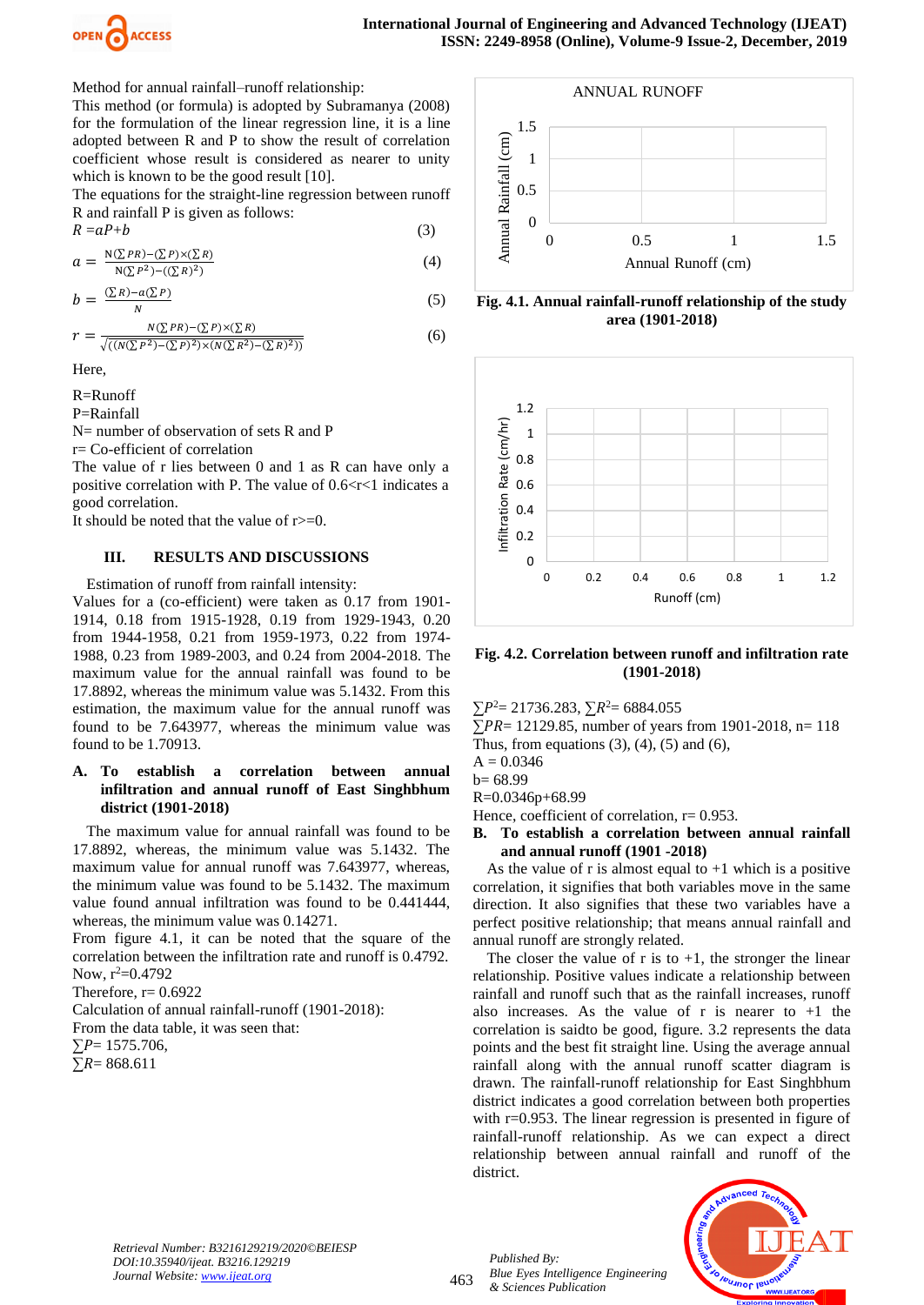## **Estimation of Rainfall-Runoff Relationship and Correlation of Runoff with Infiltration Capacity and Temperature Over East Singhbhum District of Jharkhand**

If the coordinates of the annual rainfall and runoff can be plotted in a coordinate system, parts of them can be fitted to a line or curve. Figure 4.3 shows the relationship between annual rainfall (cm) and annual runoff (cm) for East Singhbhum district. From the slope of the line which is 0.0346, a mathematical relationship between rainfall and runoff can be achieved.

Graphically, the equation was found to be:  $Y = 0.7637x - 28.368$ 

 $R^2 = 0.8272$ 

Hence,  $r = 0.9095$ 

The amount of rainfall and runoff can also be shown in the form of a line graph as in Figure 4.3.From Figure 4.3 it can be seen that the values of rainfall and runoff are largely correlated. Over the years, the crests and troughs in rainfall data are impacting the runoff data to act similarly.From Figure 4.4, it can be seen that there is an increasing trend in runoff over the years with a sudden increase in the year 2006. With a slope of 0.3227, the graph represents that the maximum runoff was in the year 2017.As per the analysis, the method adopted for the annual rainfall-runoff relationship for the formulation of the linear regression line is a line adopted between r and p to show the result of the correlation coefficient whose result is considered as nearer to unity which is known to be a good result. For accurate results, the sophisticated methods are adopted for the synthetic



## **Fig. 4.3. Amount of annual rainfall and runoff data in the study area**

Fig. 4.4. Representation of annual runoff in the study area generation of runoff data. Many improvements have been attempted for the above basic rainfall-runoff correlation antecedent rainfall influences the initial soil moisture and hence the infiltration rate at the start of the rainstorm.

## **C. To establish a correlation between temperature and runoff (1901-2006)**

As it can be seen from the above graph, there is no significant correlation between the values of temperature and runoff over the years. This suggests that the insignificant temperature variation over East Singhbhum has not affected its runoff in any manner.



## **Fig. 4.5. Time series graph of annual temperature and annual runoff (1901-2006)**

## **IV. SUMMARY AND CONCLUSIONS**

This section describes the overall analysis of the relationship of annual rainfall, annual infiltration, and annual temperature with annual runoff over East Singhbhum, Jharkhand. Regarding this approach, monthly rainfall data had been arranged from India Water Portal right from the year 1901-2010 except for the year 2003 and the years 2011 to 2018 where monthly mean rainfall was arranged from the data supply portal of Indian Meteorological Department, Pune. For Temperature, data was taken from the year 1901 – 2006. The relationship between rainfall and runoff gives an overall insight into how the annual runoff changes with variability in rainfall over East Singhbhum, Jharkhand. Further in the study, the relationship between infiltration and runoff and runoff and temperature is established. These have been depicted in the project through the graph plots and tables. Through the graph analysis, the value of annual rainfall-runoff is strongly correlated. As the value of r is equal to  $+1$  which is a positive correlation, signifies that both variables move in the same direction. It also signifies that the two variables being compared have a perfect positive relationship; that means these two are strongly related. Through the study, it was also found that the infiltration and runoff are largely correlated. Although, there is no correlation between the values of temperature and runoff over the years.

## **REFERENCES**

- 1. Chaubey,Haan, C.T., Grunwald,S. and Salisbury, J.M. 1999 Uncertainty in the model parameters due to spatial variability of rainfal[l,Journal of Hydrology,](https://www.sciencedirect.com/science/journal/00221694) 220(1-2):48-61.
- 2. [Chiew,](https://www.sciencedirect.com/science/article/pii/002216949390073I#!) F.H.[S,Stewardson,](https://www.sciencedirect.com/science/article/pii/002216949390073I#!) M.J. and [.McMahon,](https://www.sciencedirect.com/science/article/pii/002216949390073I#!) T.A. 1993 Comparison of six rainfall-runoff modelling approaches, [Journal of](https://www.sciencedirect.com/science/journal/00221694)  [Hydrology,](https://www.sciencedirect.com/science/journal/00221694) 147(1-4):1-36.
- 3. Daksh, K., Kumari. V., Kumari, A., Mayoor, M., Singh, H.P. and Mahapatra, S. (2018), Drought Risk Assessment in the Vidarbha Region of Maharashtra India Using Standardized Precipitation Index, International Journal of Innovative Knowledge Concepts, Volume 6, Issue 10, DOI:11.25835/IJIK- 277.
- 4. Faurès,J.M., Goodrich, D.C.,Woolhiser,D.C. and Sorooshian, S. 1995 Impact of small-scale spatial rainfall variability on runoff modelin[g,Journal of Hydrology,](https://www.sciencedirect.com/science/journal/00221694)173(1-4):309-326.
- 5. Ghosh, S. 2011 Quantitative and Spatial Analysis of Fluvial Erosion in relation to Morphometric Attributes of Fluvial Erosion in relation to Morphometric Attributes of Sarujharna Basin, East Singhbhum, Jharkhand, International journal of Geomatics and Geosciences, 2(1): 71-90.

*Retrieval Number: B3216129219/2020©BEIESP DOI:10.35940/ijeat. B3216.129219 Journal Website[: www.ijeat.org](http://www.ijeat.org/)*

464

*Published By: Blue Eyes Intelligence Engineering & Sciences Publication* 

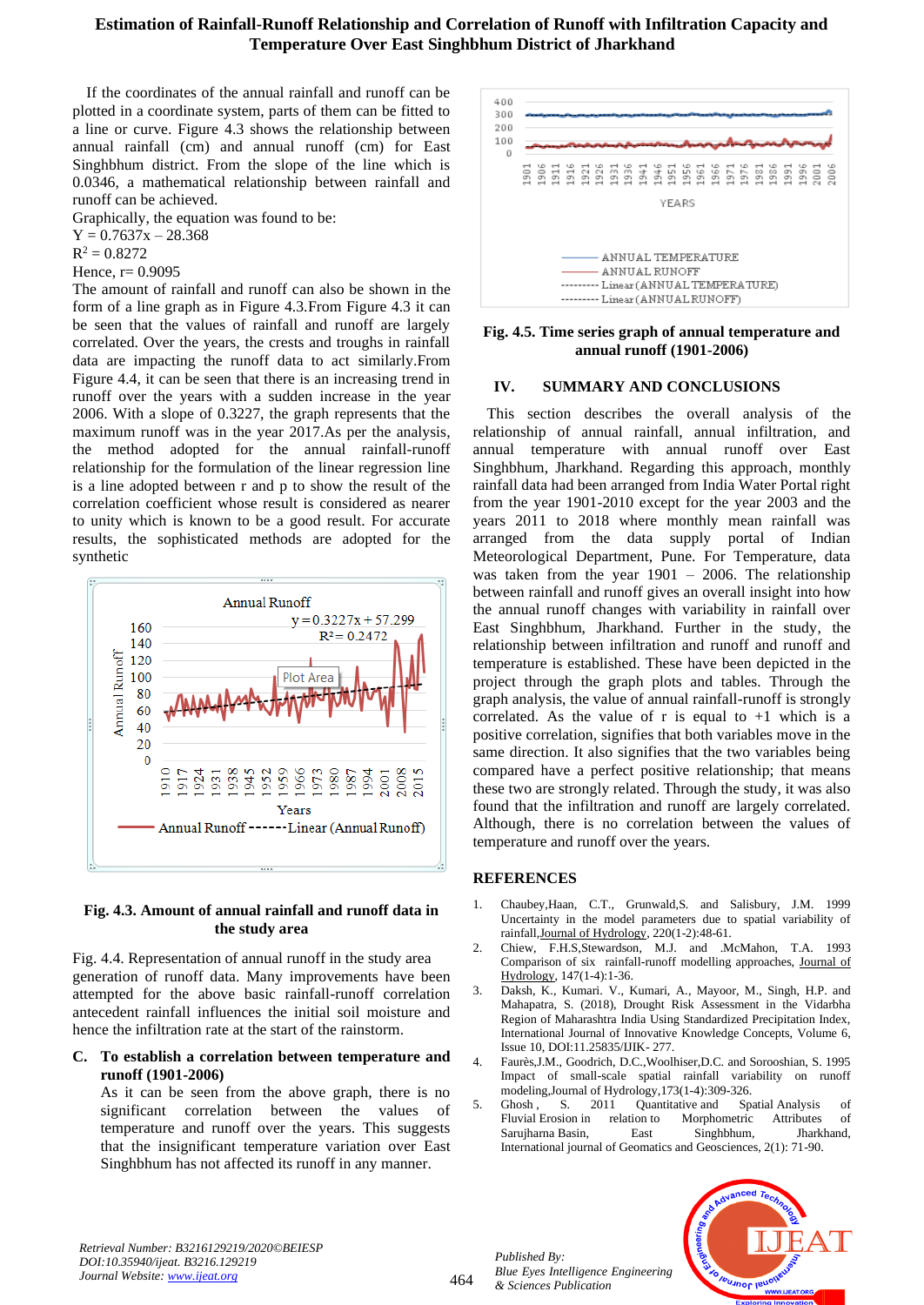

- 6. Kumari, A., Mayoor, M., Mahapatra, S., Singh, H.P. and Parhi, P.K., (2018), Flood Risk Monitoring of Koshi River Basin in North Plains of Bihar State of India, Using Standardized Precipitation Index, International Journal of Advance and Innovative Research, Indian Academicians and Researchers Association, Volume 5 Issue 3(I), DOI: 10.13140/RG.2.2.29919.71846.
- 7. Mayoor, M.,Kumari, A.,Mahapatra, S., Parhi, P. K. and Singh, H. P. (2018), Comparison of Four Precipitation Based Drought Indices in Marathwada Region of Maharashtra India, International Journal of Advance and Innovative Research, Indian Academicians and Researchers Association. Volume 5 Issue 4(X). Researchers Association, Volume 5 Issue 4(X), DOI:10.13140/RG.2.2.15707.41768.
- 8. Pradhan, R., Pradhan, M.P., Ghose, M. K. Agarwal, V. S and Agarwal, S. 2010 Estimation of RainfallRunoff using Remote Sensing and GIS in and around Singtam, East Sikkim, International Journal of Geomatics And Geosciences,1(3):466-476.
- 9. Singh, P.K. and Purty, P. 2016 Estimation of rainfall-runoff relationship in East Singhbhum district, Jharkhand, India, BEST:International Journal of Management, Information Technology and Engineering, 4(10):15-28.
- 10. Subramanya K. (2008); Engineering Hydrologyl, Publisher Tata McGraw Hill, 3rd edition, pp. 13-20.
- 11. Tandon P.N. and Nimbalkar P.T. 2014 Rainfall-runoff relationships using curve number method: a case study, International Journal of Advanced Engineering Research and Studies,4(1):73-77.
- 12. Valdes, J.B. and Iturbe 1979 On the Influence of the Spatial Distribution of Rainfall on Storm Runoff, Water resources research,15(2):321-328.
- 13. Vijayalakshmi, P., Luv, P.K. and Soni, A.K. 2016 Rainwater Runoff Estimation using Empirical Formulae Computed in C Programming Software for Puriliya District of West Bengal, Indian Journal of Science and Technology, 9(4),
- Data and information for East Singhbhum have been collected from the following links: [http://www.imdpune.gov.in/ndc\\_new/Request.html](http://www.imdpune.gov.in/ndc_new/Request.html) [https://www.indiawaterportal.org/met\\_data/](https://www.indiawaterportal.org/met_data/) <https://www.indiawaterportal.org/datafinder> <https://jamshedpur.nic.in/> [http://www.crida.in/CP-](http://www.crida.in/CP-2012/statewiseplans/Jharkhand%20(Pdf)/JKD5-East%20Singhbhum-30.11.12.pdf)[2012/statewiseplans/Jharkhand%20\(Pdf\)/JKD5-East%20Singhbhum-](http://www.crida.in/CP-2012/statewiseplans/Jharkhand%20(Pdf)/JKD5-East%20Singhbhum-30.11.12.pdf)[30.11.12.pdf](http://www.crida.in/CP-2012/statewiseplans/Jharkhand%20(Pdf)/JKD5-East%20Singhbhum-30.11.12.pdf) <http://east-singhbhum.kvk4.in/>

<http://dcmsme.gov.in/dips/Singhbhum%20East.pdf>

### **AUTHORS PROFILE**



**Radhika Kumari,** PG student DWEM (M. Tech in Water Engineering and Management) from Central University of Jharkhand. E-mail id[: radhika.khatri.2897@gmail.com](mailto:radhika.khatri.2897@gmail.com)



**MohitMayoor**, assistant professor in the department of water engineering and management.

M.Tech from DWEM (M. Tech in Water Engineering and Management) from Central University of Jharkhand.

Publications:

- Kumari, A., Mayoor, M., Mahapatra, S., Singh, H.P. and Parhi, P.K., (2018), Flood RiskMonitoring of Koshi River Basin in North Plains of Bihar State of India, UsingStandardized Precipitation Index, International Journal of Advance and InnovativeResearch, Indian Academicians and Researchers<br>Association, Volume 5 Issue 3(I),DOI: Association, Volume 5 Issue 3(I),DOI: 10.13140/RG.2.2.29919.71846.
- Daksh, K., Kumari., V., Kumari, A.,Mayoor, M., Singh, H.P. and Mahapatra, S. (2018),Drought Risk Assessment in the Vidarbha Region of Maharashtra India UsingStandardized Precipitation Index, International Journal of Innovative KnowledgeConcepts, Volume 6, Issue 10, DOI:11.25835/IJIK-277.
- Mayoor, M.,Kumari, A.,Mahapatra, S., Parhi, P. K. and Singh, H. P. (2018), Comparisonof Four Precipitation Based Drought Indices in Marathwada Region of MaharashtraIndia, International Journal of Advance and Innovative Research, IndianAcademicians and Researchers Association, Volume 5 Issue 4(X),DOI:10.13140/RG.2.2.15707.41768.

*Retrieval Number: B3216129219/2020©BEIESP DOI:10.35940/ijeat. B3216.129219 Journal Website[: www.ijeat.org](http://www.ijeat.org/)*

#### E-mail id[: mohitmayoor.cuj@gmail.com](mailto:mohitmayoor.cuj@gmail.com)



**SomnathMahapatra**Scientist-E, Monsoon Mission Division, Indian Institute of Tropical Meteorology. Publications:

• Mahapatra, **S.** and A. Bandyopadhyay, "Impact of digital filtering initialization on the performance of a semi-Lagrangian semi-implicit model over Indian region" Indian Journal of Radio & Space Physics, 29, December 2000, 319 - 332.

- Mahapatra, S. and A. Bandyopadhyay, Numerical Simulation of a thunderstorm event over an Ind ian station using a high resolution meso – scale model", Vatavaran, 28, No. 1 & 2, 2004, 38 - 51.
- Mahapatra, S**.**, "Thunderstorm and our life cycle", Vatavaran, 29, No. 1, 2005, 99 – 100.<br>Bandyopadhyay, A.
- A. and S. Mahapatra, "Impact of recursive digital filtering initialization on forecast performa nce of a limited area model over Indian region", Journal of Indian Geophysical Union, 9 (1), January 2005, 29 – 40. E-mail id[: mahap@tropmet.res.in](mailto:mahap@tropmet.res.in)



**PK Parhi**, assistant professor in the department of Water Engineering and Management.

He has completed his PhD from IIT Roorkee. Publications:

• P. K. Parhi, (2017), Improving Water Application Efficiency of Irrigation Borders Using Modified Water Front Advance-Time Relation, International Journal of Agricultural Research, Science Alert Publication, Vol 12:03, 115-122, eISSN: 2152-2553 pISSN: 1816-4897, DOI: 10.3923/ijar.2017.115.122

- P.K. Parhi, (2018), Flood Management in Mahanadi Basin using HEC-RAS and Gumbel's Extreme Value Distribution, Journal of The Institution of Engineers (India): Series A, Springer Online First, http://www.springer.com/ home, ISSN 2250-2149, UGC Journal No:11114, DOI 10.1007/s40030-018-0317-4
- A, Kumari, S. Mahapatra, H.P. Singh, P.K. Parhi, (2018), "Flood Risk Monitoring of Koshi River Basin in North Plains of Bihar State of India, Using Standardized Precipitation Index", International Journal of Advance and Innovative Research, Volume 5, Issue 3 ( I ) : July – September, Indian Academicians and Researchers Association, ISSN: 2394-7780, UGC Indexed No.:63571
- M. Mayoor, AnjaniKumari, S. Mahapatra, P, K. Parhi, H.P. Singh, (2018), "Comparison of Four Precipitation Based Drought Indices in Marathwada Region of Maharashtra, India", International Journal of Advance and Innovative Research, Volume 5, Issue 4 ( X ) : October-December, Indian Academicians and Researchers Association, ISSN: 2394-7780, UGC Journal Indexed No. : 63571
- D. Kumar, V. K. Tripathi, P.K. Parhi, (2018), "Flood Flow Modelling and Embankment Protection of Mahanadi River Using HEC-RAS", i-manager's Journal on Future Engineering and Technology, i-manager's Publications, Vol. 13 • No. 4 • May – July, ISSN 0973-2632, UGC Indexed No.:6357 E-mail id[: prabeer11@yahoo.co.in](mailto:prabeer11@yahoo.co.in)



**H.P. Singh**currently works as professor and Head of Department in the department of Water Engineering and Management. He has pursued his PhD from IIT Roorkee.

Publications:

465

- B.K. Maheshwari, H.P. Singh and S. Saran, (2013). Closure to Effects of Reinforcement on Liquefaction Resistance of Solani Sand. ASCE Journal of Geotechnical and Geoenvironmental Engineering, 139, 1633-1635.
- T. Muni, Y. Jeram, K. Padu, Y. Omo and H.P. Singh, (2014). Strength and Stiffness Response of Itanagar Soil Reinforced with ArecanutFiber.International Journal of Innovative Research in Science, Engineering and Technology, 3 (10), 16659-16667.



*Published By: Blue Eyes Intelligence Engineering & Sciences Publication*